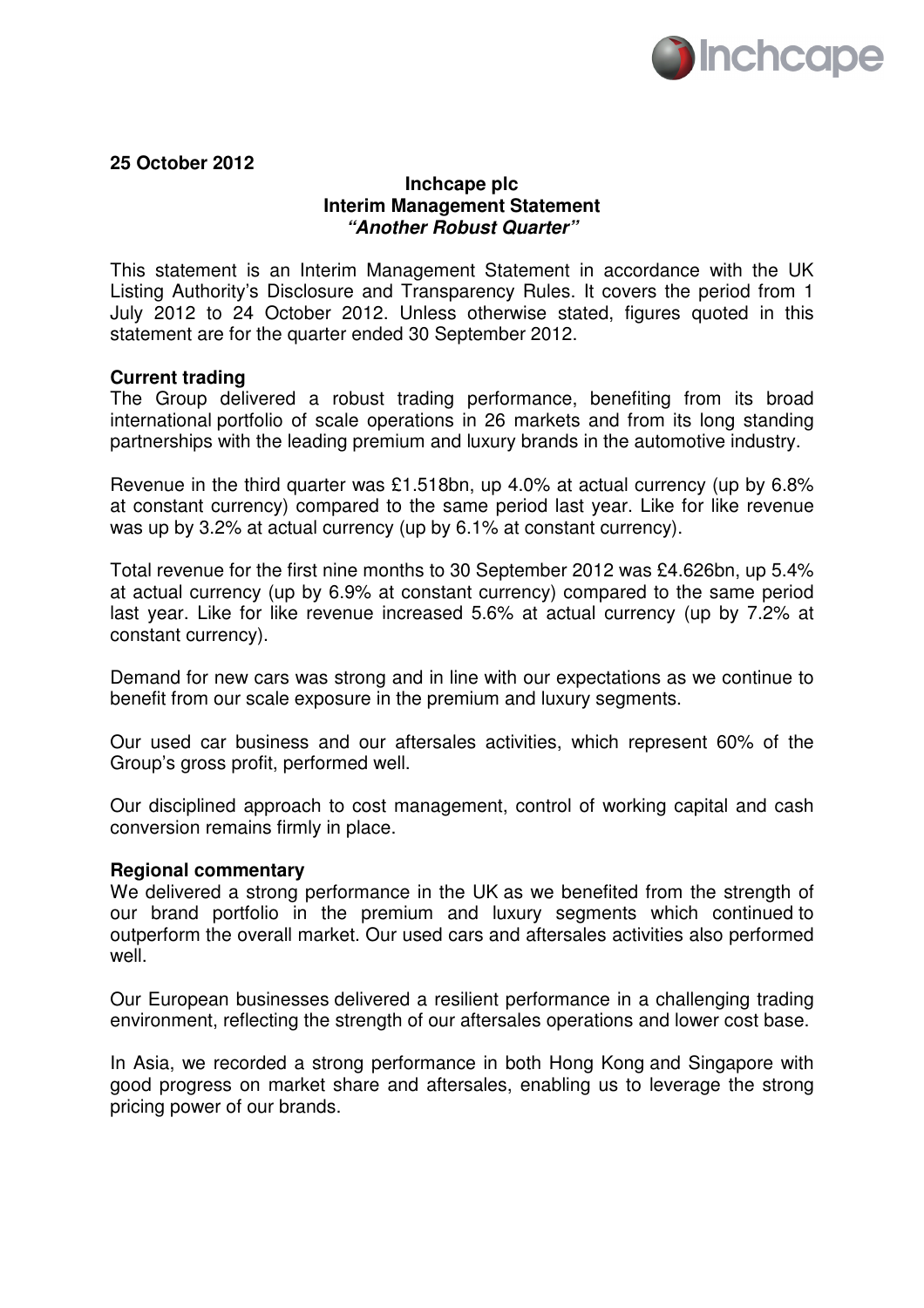

Trading conditions are challenging in our Russia and Emerging Markets segment, with competitive pressure on new car margin.

Demand for new vehicles remained robust in Australia with industry growth of 7% in the third quarter. Our businesses gained market share, as we benefited from the launch of new car models and delivered a healthy aftersales performance.

## **Financial position**

Our working capital and inventory management are in line with expectations and our financial position remains strong.

We expect to end the year with a net cash position of circa £190m.

Our guidance for the full year tax rate remains unchanged at 26%.

## **Productivity initiatives**

The Group is targeting a further £10m of cost savings to mitigate the impact of inflation on our cost base in 2013. The associated £10m restructuring costs (£8m cash / £2m non-cash) will be offset by a one-off benefit linked to a change in our pension schemes.

### **Strategic Update**

Our strategic investments in high growth and high margin areas in Asia Pacific and Emerging Markets are progressing well. The distribution contracts recently won in Hong Kong and Chile are performing in line with our plans.

### **Outlook**

Given our revenue, operating profit and cash performance in the first nine months of the year, we are well positioned to deliver a robust financial performance in 2012.

We expect the trends seen in the third quarter to remain in place for the rest of the year and we remain cautious regarding new vehicle margin given the increased level of competitive activities and the strength of the Japanese Yen.

The Group remains firmly committed to the commercial and cash initiatives of our 'Top 5 Priorities' of growing market share, growing aftersales, improving margin, controlling working capital and being selective about capital expenditure.

## **André Lacroix, Group CEO of Inchcape plc, said:**

"We have delivered another robust quarterly performance despite challenging trading conditions in several markets, which is a testament to the strength of Inchcape's business model and differentiated Customer 1<sup>st</sup> strategy.

We operate in the right markets, with the right brands and in the right categories given our scale presence in Asia Pacific and the Emerging Markets, our focus on premium and luxury brands and our diversified profit streams.

Our business has a track record of delivering sustainable earnings growth with a high return on capital employed. We remain very disciplined on cost and our balance sheet is strong as we maintain our focus on cash conversion.